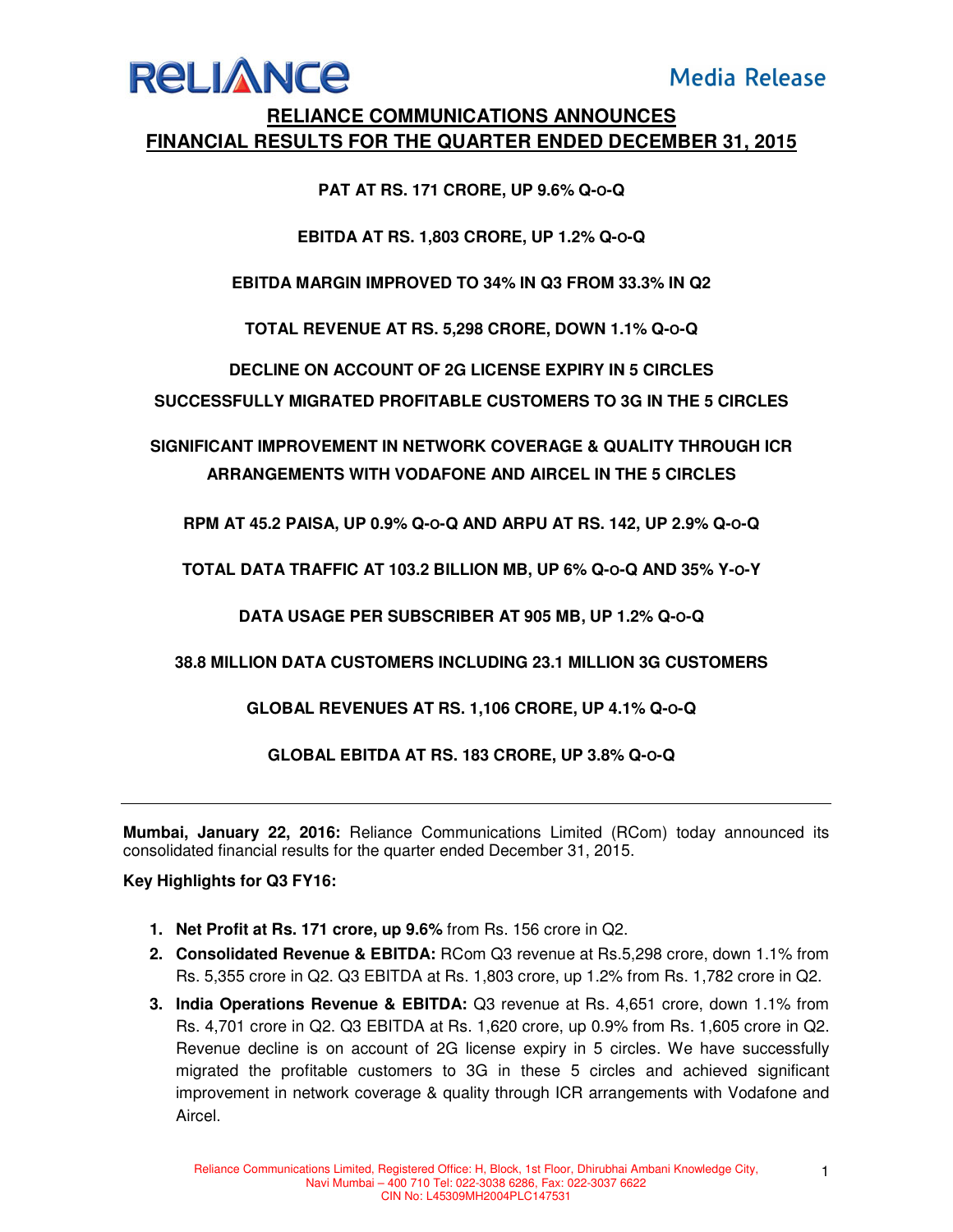

- **4. Global Operations Revenue & EBITDA**: Q3 Revenues at Rs. 1,106 crore, up by 4.1% from Rs. 1,062 crore in Q2. Q3 EBITDA at Rs. 183 crore, up 3.8% from Rs. 177 crore in  $Q2$ .
- **5. Key Performance Indicators (KPIs):** 
	- **a.** RPM: RPM at 45.2 paisa, up  $0.9\%$  Q- $0$ -Q
	- **b. MOU:** Total MOU at 100.4 billion minutes, down 2% Q-O-Q
	- **c. ARPU:** ARPU at Rs.142, up 2.9% Q-O-Q
	- **d. Data Customers:** The total data customer base has grown 4.3% Q-O-Q to 38.8 million including 23.1 million 3G customers in Q3.
	- **e. Data Traffic:** The total data traffic at 103.2 billion MB is up 6% Q-O-Q. The traffic has increased due to increase in data subscribers and higher data usage per customer.
- **6. Key Developments:** 
	- **a. Reliance Jio and RCOM enters strategic partnership for spectrum sharing and trading:** Reliance Jio Infocomm Ltd ("RJIL") and RCOM signed agreements for change in spectrum allotment in 800 MHz band across 9 Circles from RCOM to RJIL, and for sharing of spectrum in 800 MHz band across 17 Circles. As part of the enhanced strategic collaboration, both companies also intend to enter into reciprocal intra circle roaming ("ICR") arrangements. Access to enhanced spectrum footprint in the 800 MHz band will complement RJIL's best-in-class LTE services rollout, providing increased network coverage and superior service quality. RCOM's customers will benefit from access to Reliance Jio's world class nationwide 4G LTE network under the reciprocal sharing and ICR agreements.
	- **b. Payment of Liberalisation Fee to DoT:** RCOM has paid an amount of Rs. 5,383.84 crore as liberalisation fee to DoT in relation to spectrum in the 800 / 850 MHz band held by it in 16 telecom circles.
	- **c. RCOM entered into exclusive discussions for potential combination of its wireless business with Aircel:** RCOM entered into a 90-day exclusivity period with Maxis Communications Berhad (MCB) and Sindya Securities and Investments Private Limited, the shareholders of Aircel Limited ("Aircel"), to consider the potential combination of the Indian wireless business of RCOM and Aircel to mutually derive the expected substantial benefits of in-country consolidation, including opex and capex synergies and revenue enhancement. The potential combination will exclude RCOM's towers and optical fibre infrastructure, for which RCOM is proceeding with an asset sale announced earlier.
	- **d. RCOM has singed non-binding term sheet with Tillman Global and TPG for sale of its tower business and related infrastructure:** RCOM signed a non-binding term sheet with Tillman Global Holdings, LLC and TPG Asia, Inc. ("TPG") in relation to the proposed acquisition of RCOM's nationwide tower assets and related infrastructure by Tillman and TPG. Under the term sheet, the specified assets are intended to be transferred from Reliance Infratel Ltd. (RITL) on a going concern basis into a separate SPV, to be owned 100% by Tillman and TPG. RCOM will continue as an anchor tenant on the tower assets, under a long term MSA, for its integrated telecommunications business. RCOM intends to utilize the proceeds of the proposed transaction only to reduce its debt. Tillman and TPG will also evaluate purchase of RCOM's extensive nationwide inter-city and intra-city optic fibre assets, in a separate and independent transaction.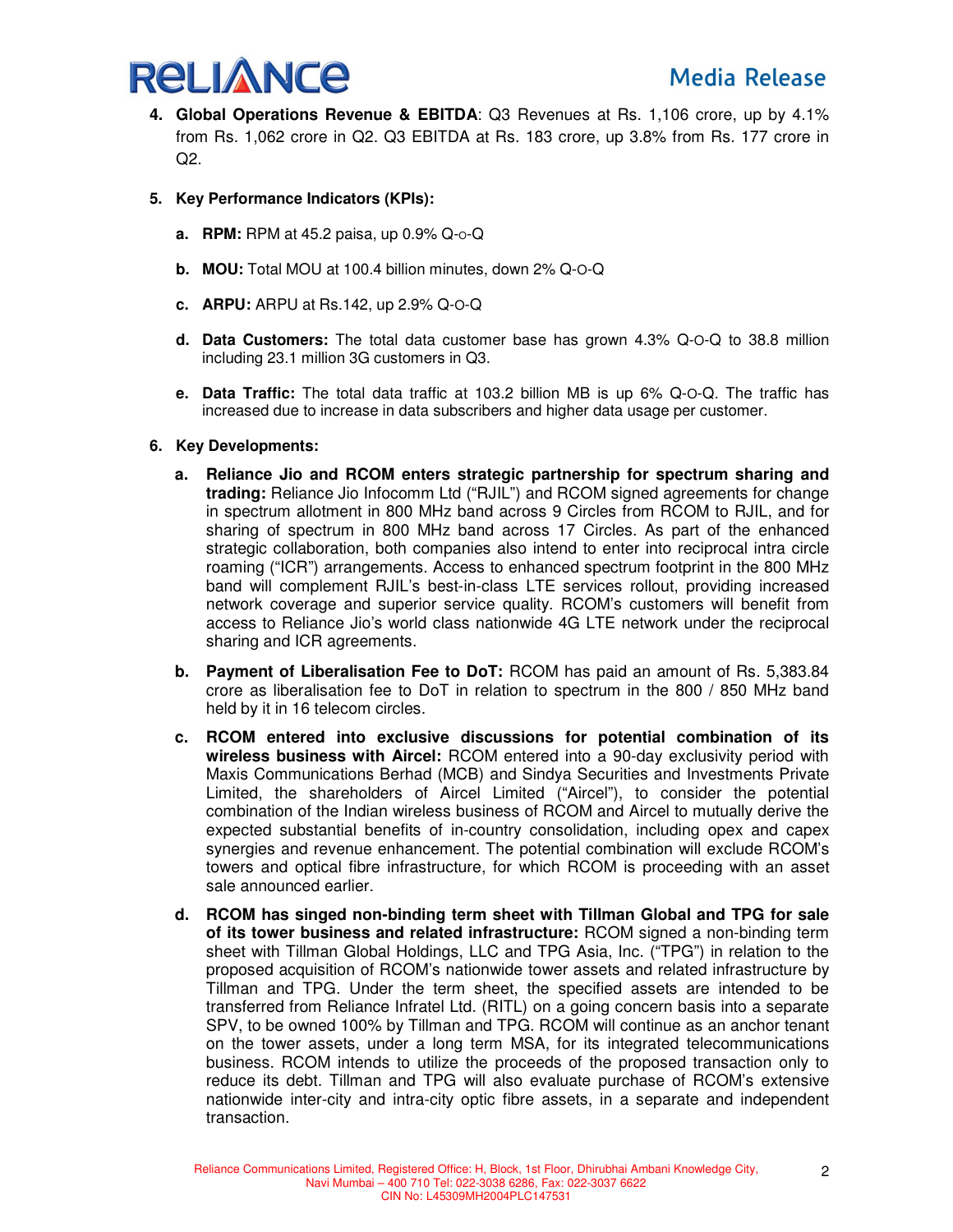# **RELIANCE**

- **e. RCOM sold nearly 150 residential flats in Navi Mumbai:** Reliance Communications Limited ("RCOM") announced the sale of nearly 150 residential flats situated at Sea Woods complex in Navi Mumbai. The sale consideration for the disposal of the flats at Navi Mumbai has been finalised at over Rs. 330 crore. RCOM has already received more than 50% of the sale proceeds, and the balance amount will be realised during the current financial year, upon completion of documentation, etc. presently underway. RCOM also expects to finalise and announce plans very shortly for monetisation of its valuable real estate measuring nearly 4 acres, situated at a prime location in New Delhi (being the erstwhile Ranjit Hotel property, just off Connaught Place, New Delhi). The entire proceeds from the monetisation of real estate will be utilised by RCOM for repayment of debt, as part of its overall deleveraging plans.
- **f. Launch of 'New Way to Facebook', Just tap and enjoy free Facebook every day!:**  Facebook 'Tap' is a unique service launched by Reliance in partnership with Face Book. The service enables customers to enjoy Facebook without data pack or data charge. A digital switch on customer's Facebook page enables customers to toggle between 'Go to Free' and 'View Photos' mode. In 'Go to Free' mode customer can do text messages & posts without any data pack or charge. To view photos, customer needs to tap on the 'View Photos' mode for which charges would be as per normal data plan. Customer behaviour analysis indicates that Facebook users have much high stickiness and ARPU than other customers.
- **g. Celebrating the Festivals of India: "Khushiyan Iss Tyohar":** In the festival period beginning October 2015, RCOM has introduce "Khushiyan Iss Tyohar" a pan - India contest, which offers Reliance GSM customers to participate and get a chance to win daily recharges, including mega bumper prizes of IPhone 6. To participate customer had to subscribe to any of the VAS content such as full movies, music or festive alerts which were designed in context to various festivals of India such as Diwali, Chaath, X'Mas, New year, etc at special prices. Customers could avail these contents through R World, IVR or SMS modes. This has helped develop customer engagement around content-based services.
- **h. Launch of E-recharge by retailers from within the \*129# menu:** RCom had launched the MyStore \*129# portal, a OneStop Mall for subscribers to choose single/multiple pack from the list and enjoy calls at best rates, get higher Talktime, higher data benefits along with personalized offerings for each subs under special offers. The retailer version of \*129# was introduced to push them to recharge the customers proactively and in return, earn extra margins. The retailer menu in Q3 was empowered to recharge from within the menu, customer with the specified special offer, thus saving time for him/her to transact with the special offer. This has helped further drive penetration of this segmented up-sell portal.
- **i. Cash-back offer on WiPod to enhance acquisitions:** MiFi devices are next generation data devices which offer a consumer the inbuilt feature of a data card & a battery bank, all built into one. To promote this offering, a 100% Cash-back offer was launched for consumer opting for a high end Rs.999 plan over 3 months. Bundled with 24GB's of data, with this offer, the WiPod Max & WiPod Mini (MiFi Devices) became effectively free for a new data consumer.
- **j. Introduction of 4G –EVDO smartphones:** Introduced smartphone range with 4G, 3G and EVDO compatibility. These smartphones are available across different brands such as TCL, Gionee and HTC staring at just INR 9,999 for the end consumers. Existing CDMA subscribers of Reliance are encouraged to upgrade to these smartphones and experience the best in class data speeds on EVDO currently and be the first to try our 4G services as and when they are launched in the near future. By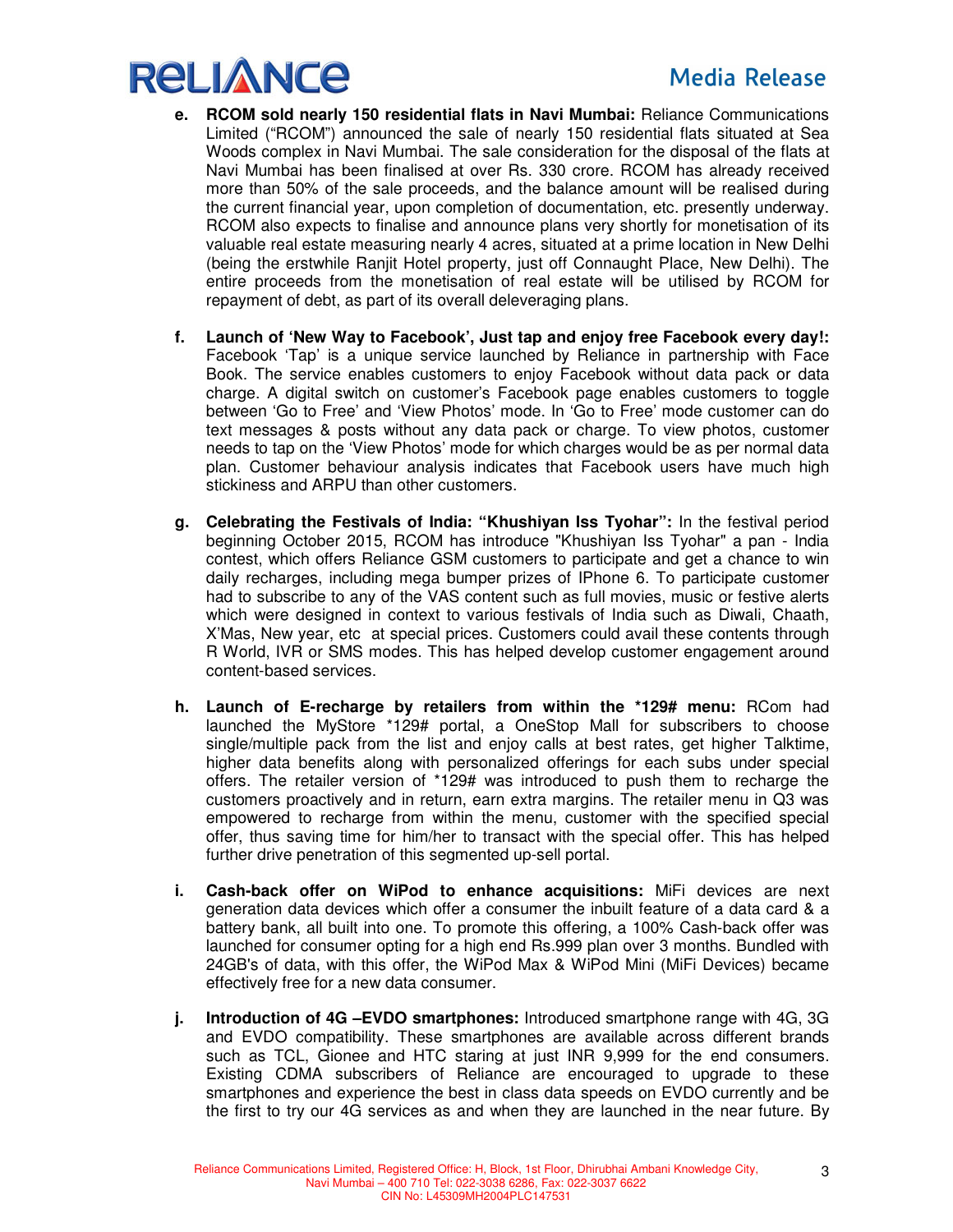

upgrading to any of these smartphones the customers enjoy unlimited high speed data access for 3 months absolutely free of cost.

- **k. Strong focus on retention of existing high value CDMA customers:** With a revived focus to retain high value subscribers in CDMA, the attractive plan discounts currently available only for new acquisitions from other operators through MNP is extended to existing customers also to retain them onto the network. Customers can avail any of the 3 unlimited plans (Unlimited Local Calls and 1GB data – INR 599, Unlimited Local & STD Voice and 1.5GB Data – INR 899, and Unlimited Local & STD Voice, Unlimited data, Unlimited SMS & Unlimited roaming – INR 1299) at 50% discount on the actual price of the plan.
- **l. Won the Judges Award at the Global Carrier Awards:** Global Cloud Xchange won the Judges Award at the Global Carrier Awards, held on 3 November 2015, alongside the Capacity Europe in Paris, France. The award recognizes GCX for our strong presence and reputation in the emerging markets and for delivering one of the most advanced IP backbones on the market.
- **m. Cloud X Fusion:** Cloud X Fusion is now deployed in India to bridge the gap between public Cloud services and Enterprise networks, enabling direct connectivity between Reliance Communications/Global Cloud Xchange's global MPLS network and the world's leading Cloud platforms.
- **n. GCX partners with Broadcast Media Communications (BMC UK)**: Global Cloud Xchange announced a partnership with BMC UK, following the successful broadcast of Spain vs England match on November 13 from Rico Perez Stadium in Alicante, Spain to ITV London studios. GCX's robust and expansive Global Network enabled the delivery of multiple live video feeds for ITV's coverage of the international football match to millions of fans in England while optimizing cost and network efficiencies.
- **o. Upgrades across our global network:** GCX completed significant upgrades across our global network resulting over 35% growth in IP traffic. In addition to adding more than 1 Tbps of subsea network capacity, 110G technology is now available across all Global Cloud Xchange's cable landing stations and service PoPs.
- **p. Enhancing global coverage through Cloud X and Cloud X Fusion:** We further extended Cloud X and Cloud X Fusion to Domestic India and to Amazon Web Services in Singapore, enhancing our global coverage which extends across Asia Pacific, Europe and North America.

#### **About Reliance Communications**

Reliance Communications Limited founded by the late Shri Dhirubhai H Ambani (1932-2002) is the flagship company of the Reliance Group. The Reliance Group had a net worth in excess of Rs. 91,500 crore (US\$ 15.3 billion), cash flows of Rs. 10,200 crore (US\$ 1.7 billion), net profit of Rs. 4,700 crore (US\$ 0.8 billion).

Reliance Communications is India's foremost and truly integrated telecommunications service provider. The Company has a customer base of about 110 million including over 2.6 million individual overseas retail customers. Reliance Communications corporate clientele includes over 39,000 Indian and multinational corporations including small and medium enterprises and over 290 global, regional and domestic carriers.

Reliance Communications has established a pan-India, next generation, integrated (wireless and wireline), convergent (voice, data and video) digital network that is capable of supporting best-of-class services spanning the entire communications value chain, covering over 21,000 cities and towns and over 400,000 villages. Reliance Communications owns and operates the world's largest next generation IP enabled connectivity infrastructure, comprising over 280,000 kilometers of fibre optic cable systems in India, USA, Europe, Middle East and the Asia-Pacific region.

4